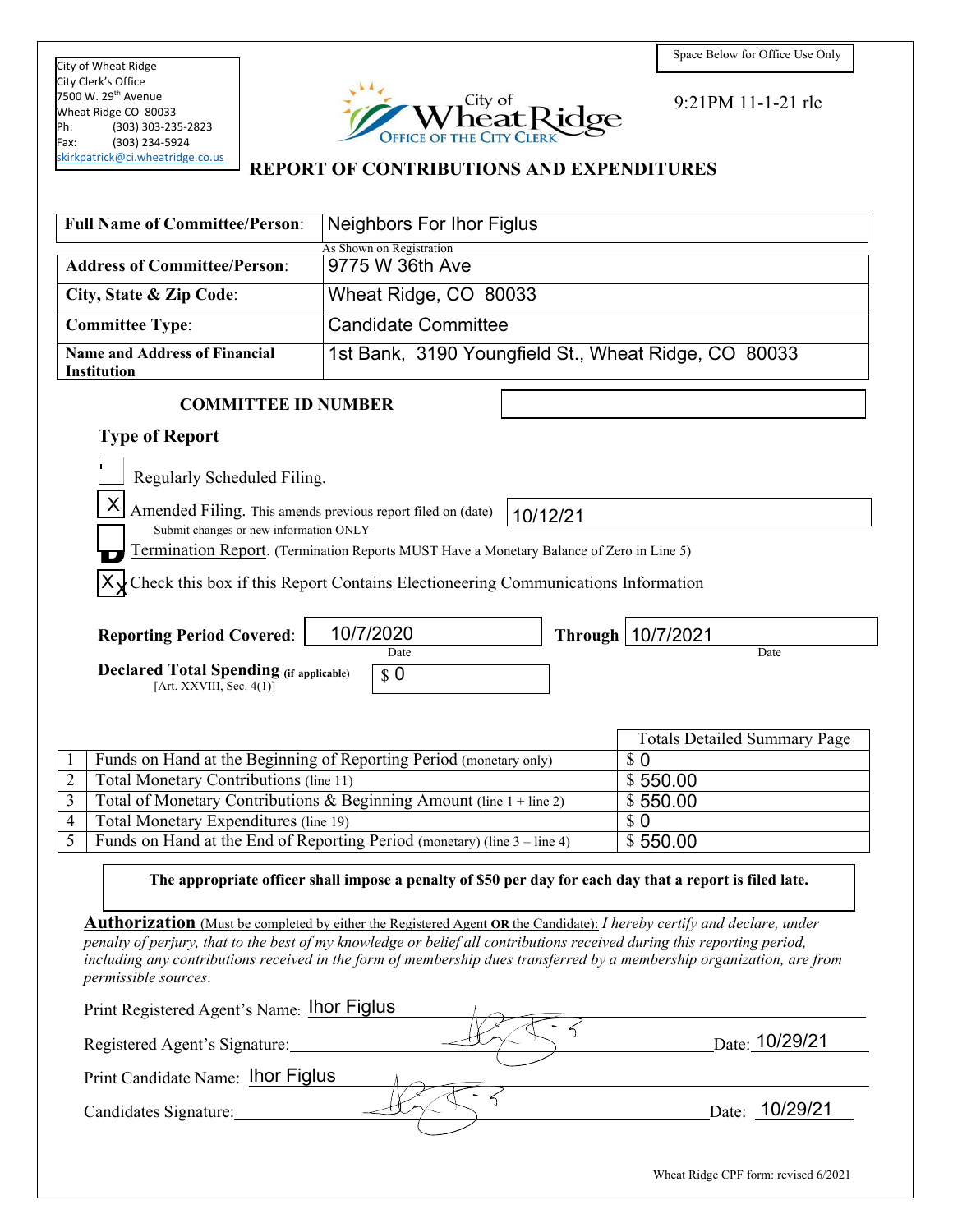|                                                          | <b>DETAILED SUMMARY</b>                                                                                                  |                             |
|----------------------------------------------------------|--------------------------------------------------------------------------------------------------------------------------|-----------------------------|
| Full Name of Committee/Person: Neighbors For Ihor Figlus |                                                                                                                          |                             |
|                                                          | <b>Current Reporting Period:</b><br>10/7/2020                                                                            | <b>Through</b><br>10/7/2021 |
|                                                          | Funds on hand at the beginning of reporting period (Monetary Only)                                                       | \$0                         |
| 6                                                        | <b>Itemized Contributions \$20 or More</b><br>(From Schedule "A")                                                        | \$450.00                    |
| 7                                                        | <b>Total of Non-Itemized Contributions</b><br>(Contributions of \$19.99 and Less)                                        | \$                          |
| 8                                                        | <b>Loans Received</b><br>(From Schedule "C")                                                                             | \$100.00                    |
| 9                                                        | <b>Total of Other Receipts</b><br>(Interest, Dividends, etc.)                                                            | \$                          |
| 10                                                       | <b>Returned Expenditures (from recipient)</b><br>(From Schedule "D")                                                     | \$                          |
| 11                                                       | <b>Total Monetary Contributions</b><br>(Total of lines 6 through 10)                                                     | \$550.00                    |
| 12                                                       | <b>Total Non-Monetary Contributions</b><br>(From Statement of Non-Monetary Contributions)                                | \$66.38                     |
| 13                                                       | <b>Total Contributions</b><br>(Line $11 +$ line 12)                                                                      | \$616.38                    |
| 14                                                       | Itemized Expenditures \$20 or More (From Schedule "B")                                                                   | $\Omega$                    |
| 15                                                       | <b>Total of Non-Itemized Expenditures</b><br>(Expenditures of \$19.99 or Less)                                           | \$                          |
| 16                                                       | <b>Loan Repayments Made</b><br>(From Schedule "C")                                                                       | \$                          |
| 17                                                       | <b>Returned Contributions (To donor)</b><br>(Please list on Schedule "D")                                                | \$                          |
| 18                                                       | <b>Total Coordinated Non-Monetary (in-kind) Expenditures</b><br>(Candidate/Candidate Committee & Political Parties only) | \$                          |
| 19                                                       | <b>Total Monetary Expenditures</b><br>(Total of lines 14 through 17)                                                     | $\Omega$                    |
| 20                                                       | <b>Total Spending</b><br>(Line $18 +$ line 19)                                                                           | $\Omega$                    |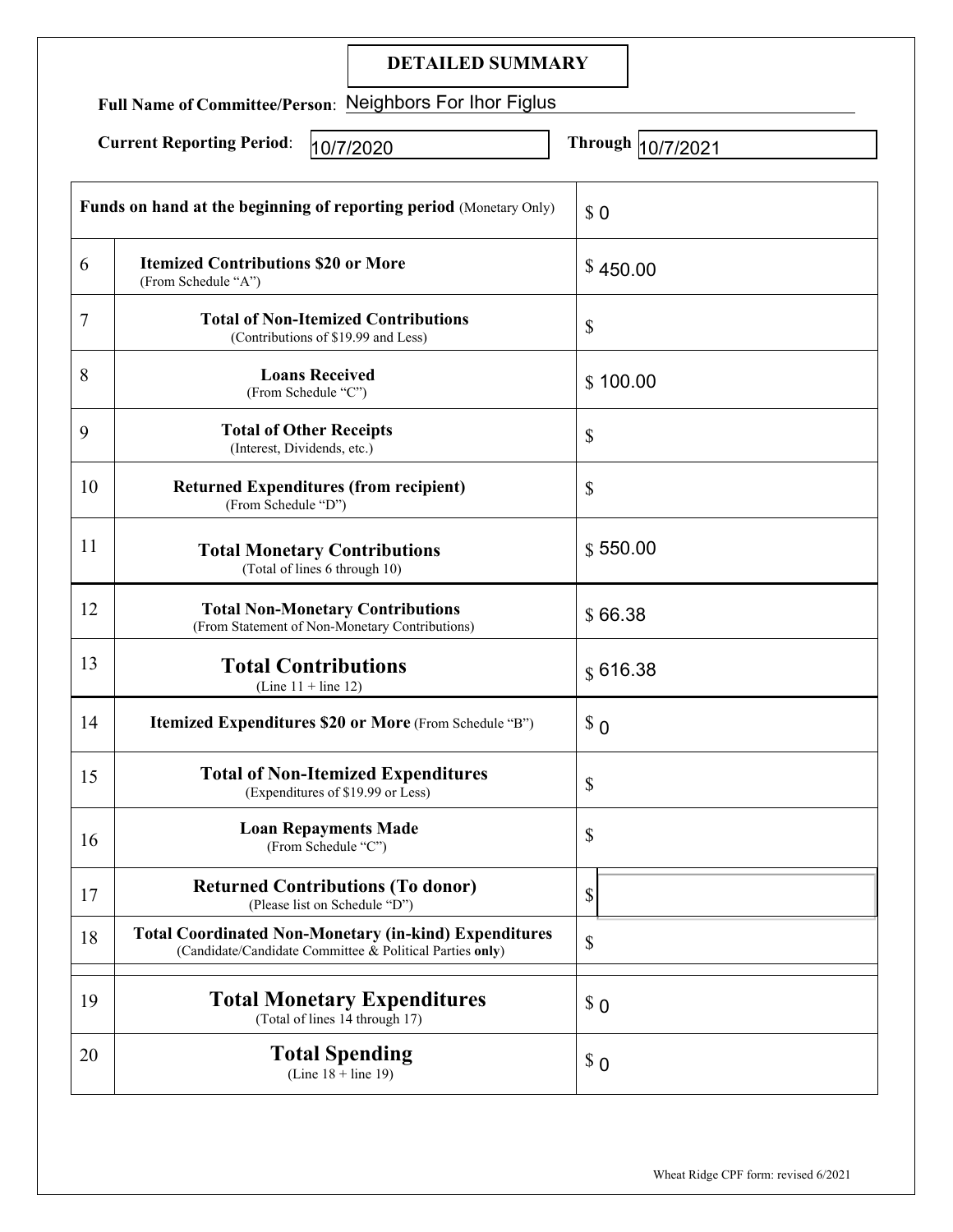### **Schedule A – Itemized Contributions Statement (\$20 or more)**

**Full Name of Committee/Person:**

Neighbors For Ihor Figlus

# **WARNING: Please read the instruction page for Schedule "A" before completing!**

]

#### **PLEASE PRINT/TYPE**

| 1. Date Accepted                | 4. Name (Last, First): Shafer, Steven                                                              |
|---------------------------------|----------------------------------------------------------------------------------------------------|
| 9/25/21                         |                                                                                                    |
| 2. Contribution Amt.            | 5. Address: 9745 W 36th Ave                                                                        |
| \$<br>100.00                    | 6. City/State/Zip: Wheat Ridge, CO 80033                                                           |
| 3. Aggregate Amt. *             | 7. Description: citizen contribution                                                               |
| \$<br>100.00                    |                                                                                                    |
| Check box if                    | 9. Occupation (if applicable, mandatory): retired                                                  |
| Electioneering<br>Communication |                                                                                                    |
| 1. Date Accepted                |                                                                                                    |
| 9/25/21                         | 4. Name (Last, First): Shafer, Margine                                                             |
| 2. Contribution Amt.            | 5. Address: 9745 W 36th Ave                                                                        |
| \$<br>100.00                    | 6. City/State/Zip: Wheat Ridge, CO 80033                                                           |
| 3. Aggregate Amt. *             | 7. Description: citizen contribution                                                               |
| \$<br>100.00                    |                                                                                                    |
| Check box if                    | retired<br>9. Occupation (if applicable, mandatory):                                               |
| Electioneering<br>Communication |                                                                                                    |
|                                 |                                                                                                    |
|                                 |                                                                                                    |
| 1. Date Accepted                | 4. Name (Last, First): Mathews. Carol Anne                                                         |
| 10/6/21<br>2. Contribution Amt. | 5. Address: 3851 Hoyt St.                                                                          |
| \$<br>50.00                     | 6. City/State/Zip: Wheat Ridge, CO 80033                                                           |
| 3. Aggregate Amt. *             |                                                                                                    |
| \$<br>50.00                     | 7. Description: citizen                                                                            |
| Check box if                    |                                                                                                    |
| Electioneering<br>Communication |                                                                                                    |
| 1. Date Accepted                |                                                                                                    |
|                                 | 4. Name (Last, First): Bowden, Rose Marie                                                          |
| 10/6/21<br>2. Contribution Amt. | 5. Address: 3535 Dudley St.                                                                        |
| \$<br>200.00                    | 6. City/State/Zip: Wheat Ridge, CO 80033                                                           |
| 3. Aggregate Amt. *             |                                                                                                    |
| \$<br>200.00                    | 7. Description: citizen contribution<br><b>Bowden &amp; Associates</b>                             |
| Check box if<br>Electioneering  | 8. Employer (if applicable, mandatory):<br><b>CPA</b><br>9. Occupation (if applicable, mandatory): |

\* For contribution limits within a committee's election cycle or contribution cycle, please refer to the following Colorado Constitutional cites: Candidate Committee Art. XXVIII, Sec. 2(6); Political Party Art. XXVIII, Sec. 3(3); Political Committee Art. XXVIII, Sec 3(5); Small Donor Committee Art. XXVIII, Sec. 2(14).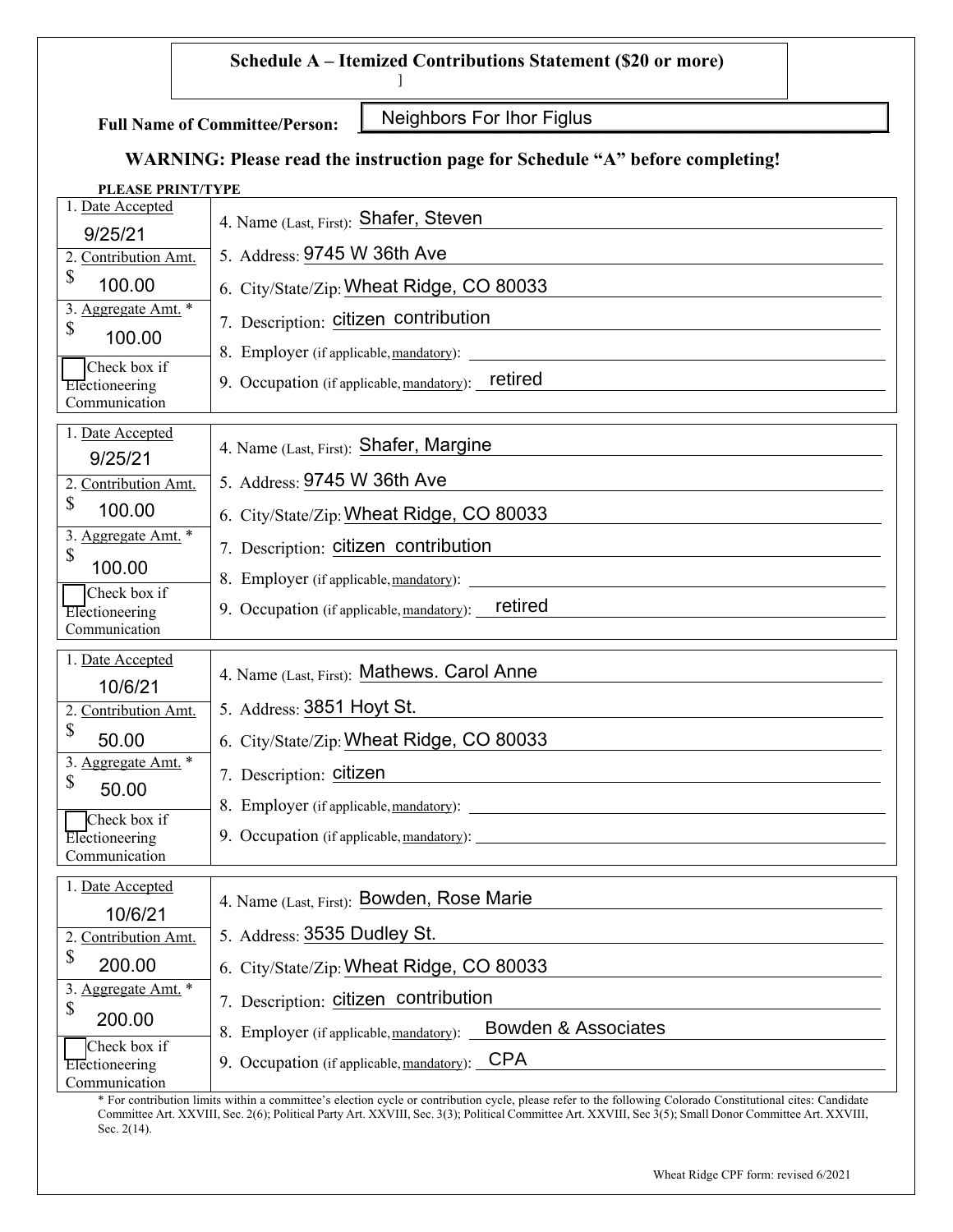### **Schedule C - Loans**

**Candidate Committees only**

## Full Name of Committee/Person: Neighbors For Ihor Figlus

#### **LOANS - Loans Owed by the Committee**

(Use a separate schedule for each loan. This form is for line item 8 and 16 of the Detailed Summary Report.) [No information copied from such reports shall be sold or used by any person for the purpose of soliciting contributions or for any commercial purpose. [Art. XXVIII, Sec. 9(e)] Notwithstanding any other section of this article to the contrary, a candidate's candidate committee may receive a loan from a financial institution organized under state or federal law if the loan bears the usual and customary interest rate, is made on a basis that assures repayment, is evidenced by a written instrument, and is subject to a due date or amortization schedule [Art. XXVIII, Sec. 3(8)]

### **LOAN SOURCE**

| Name (Last, First or Institution): Figlus, Ihor                                                                                  |                                                                                                       |
|----------------------------------------------------------------------------------------------------------------------------------|-------------------------------------------------------------------------------------------------------|
| Address: 9775 W 36th Ave                                                                                                         |                                                                                                       |
| City/State/Zip: Wheat Ridge, CO 80033                                                                                            |                                                                                                       |
| Original Amount of Loan: \$100.00                                                                                                | Interest Rate: 0%                                                                                     |
| Loan Amount Received This Reporting Period: \$100.00                                                                             | Total of All Loans This Reporting<br>Period: \$100.00<br>(Place on line 8 of Detailed Summary Report) |
| Principal Amount Paid This Reporting Period: \$                                                                                  |                                                                                                       |
| Interest Amount Paid This Reporting Period:<br>$\mathbf S$                                                                       |                                                                                                       |
| Amount Repaid This Reporting Period:<br>$\mathbb{S}$<br>(Amount Repaid is sum of Principal & Interest entered on Detail Summary) | Total Repayments Made: \$<br>(Sum of Schedule C pages, Place on line 16 of<br>Detailed Summary)       |
| Outstanding Balance: \$ 100.00                                                                                                   |                                                                                                       |
| 9/24/21<br><b>TERMS OF LOAN:</b><br>Date Loan Received                                                                           | Due Date for Final Payment                                                                            |

#### **LIST ALL ENDORSERS OR GUARANTORS OF THIS LOAN**

| <b>Full Name</b> | Address, City, State, Zip | <b>Amount Guaranteed</b> |
|------------------|---------------------------|--------------------------|
|                  |                           |                          |
|                  |                           |                          |
|                  |                           |                          |
|                  |                           |                          |